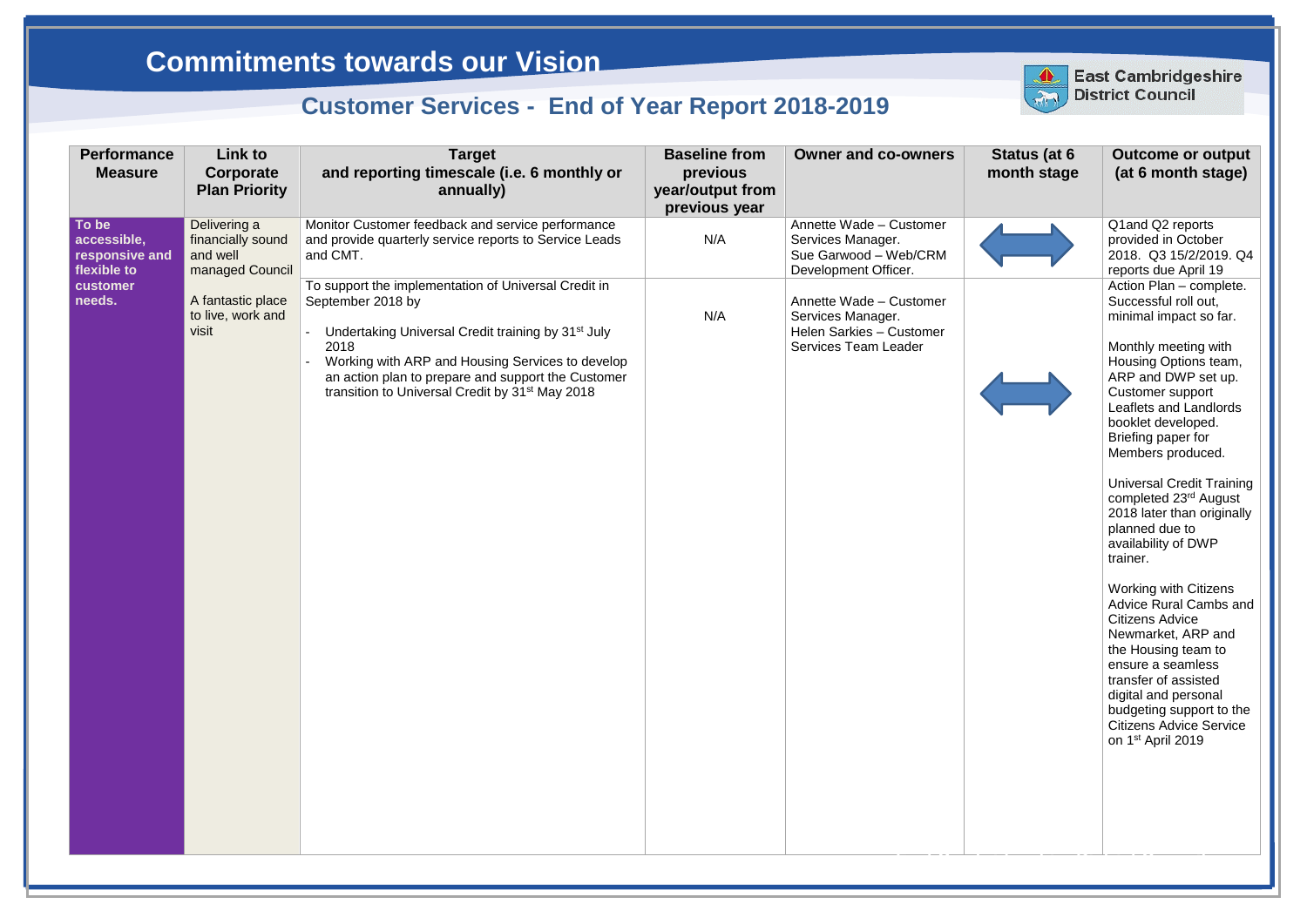| <b>Performance</b><br><b>Measure</b> | Link to<br>Corporate<br><b>Plan Priority</b> | <b>Target</b><br>and reporting timescale (i.e. 6 monthly or<br>annually)                                                                                                                                 | <b>Baseline from</b><br>previous<br>year/output from<br>previous year | <b>Owner and co-owners</b>                                                                                     | Status (at 6<br>month stage | <b>Outcome or output</b><br>(at 6 month stage)                                                                                                                                                                                                                                                                                                                                                                                                                                                                                                                                                                                                                                       |
|--------------------------------------|----------------------------------------------|----------------------------------------------------------------------------------------------------------------------------------------------------------------------------------------------------------|-----------------------------------------------------------------------|----------------------------------------------------------------------------------------------------------------|-----------------------------|--------------------------------------------------------------------------------------------------------------------------------------------------------------------------------------------------------------------------------------------------------------------------------------------------------------------------------------------------------------------------------------------------------------------------------------------------------------------------------------------------------------------------------------------------------------------------------------------------------------------------------------------------------------------------------------|
|                                      |                                              | To implement self service improvements and maximise<br>the potential of the Council's reception area in<br>preparation for the roll out of Universal Credit in<br>September by 31 <sup>st</sup> July 18. | N/A                                                                   | Annette Wade - Customer<br>Services Manager.<br>Helen Sarkies - Customer<br>Services Team Leader.              |                             | 4 Options have been<br>submitted to Facilities for<br>costings way back in<br>June. All are still being<br>considered viz a vie the<br>bigger picture including:<br>other departments'<br>requirements, the future<br>of The Grange and more<br>recently the transfer of<br><b>Universal Credit</b><br>Personal Budgeting and<br><b>Assisted Digital support</b><br>to the Citizens Advice<br>Bureau from 1 <sup>st</sup> April<br>2019.<br>Existing layout is coping<br>with introduction of<br>Universal Credit and the<br>new Homelessness<br>Reduction Act so far.<br>However lack of<br>confidentiality for<br>customers using the self<br>service kiosks is still an<br>issue. |
|                                      |                                              | To maintain monthly abandoned call rates to 10% of all<br>calls offered via the Council's telephone system.                                                                                              | 10%                                                                   | <b>Helen Sarkies - Customer</b><br>Services Team Leader.<br><b>All Customer Service</b><br>Advisors/apprentice |                             | Under achieved in April,<br>May, June, July and<br>September due to<br>vacancies within<br><b>Customer Service Team.</b><br>Monthly abandoned call<br>rates as follows:<br>April - 11.3%<br>May - 12%<br>June - 12.2%<br>July - 11.1%<br>Aug - 7.2%<br>Sept - 10.7%<br>Oct - 8.4%<br>Nov - 4.4%<br>Dec - 4.9%<br>$-6.9%$<br>Jan<br>Feb<br>$-6.5\%$<br>Mar<br>- not yet complete<br>at time of report 7.3%                                                                                                                                                                                                                                                                            |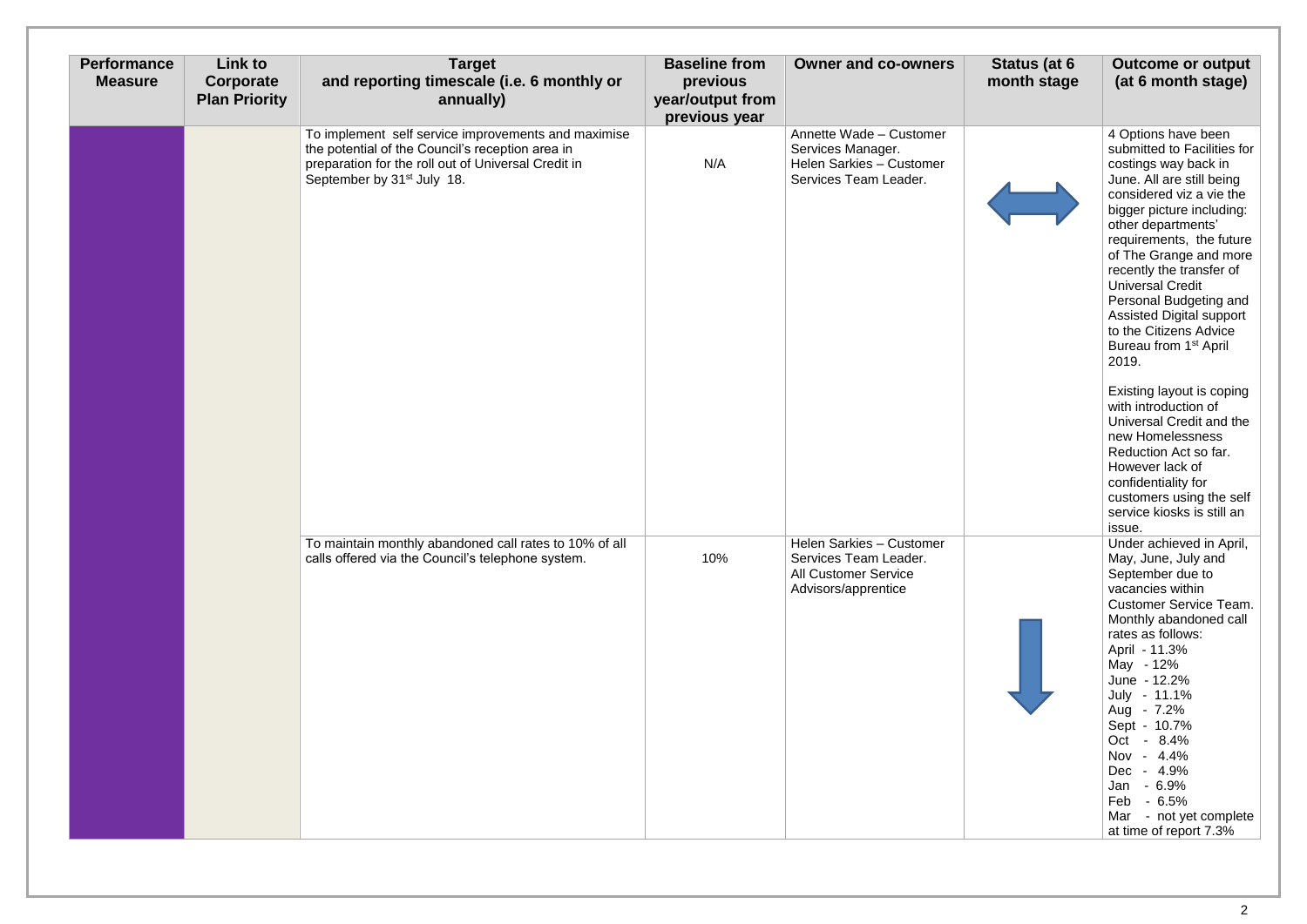| <b>Performance</b><br><b>Measure</b>                                                                   | <b>Link to</b><br>Corporate<br><b>Plan Priority</b> | <b>Target</b><br>and reporting timescale (i.e. 6 monthly or<br>annually)                                                                                                                                                            | <b>Baseline from</b><br>previous<br>year/output from<br>previous year | <b>Owner and co-owners</b>                                                                                                                                            | Status (at 6<br>month stage | <b>Outcome or output</b><br>(at 6 month stage)                                                                                                                                                                |
|--------------------------------------------------------------------------------------------------------|-----------------------------------------------------|-------------------------------------------------------------------------------------------------------------------------------------------------------------------------------------------------------------------------------------|-----------------------------------------------------------------------|-----------------------------------------------------------------------------------------------------------------------------------------------------------------------|-----------------------------|---------------------------------------------------------------------------------------------------------------------------------------------------------------------------------------------------------------|
| To make a<br>positive<br><b>contribution to</b><br>the health and<br>wellbeing within<br>our district. |                                                     | To ensure all new Customer Service Advisors receive<br>mental health training within 6 months of their<br>appointment.                                                                                                              | N/A                                                                   | Helen Sarkies - Customer<br>Services Team Leader.                                                                                                                     |                             | Incomplete - Training<br>booked for Feb & March<br>was cancelled by the<br>provider at the last<br>minute. Have sourced<br>an alternative provider,<br>training to take place in<br>April 19.                 |
|                                                                                                        |                                                     | To develop and launch an Assisted Digital Support<br>Service for Customers claiming Universal Credit by 1 <sup>st</sup><br>September 2018.                                                                                          | N/A                                                                   | Helen Sarkies - Customer<br><b>Services Team Leader</b>                                                                                                               |                             | Complete - Assisted<br>digital service provided<br>via the self-service<br>kiosks and by<br>appointment at the<br><b>Council's Reception</b><br>desk.                                                         |
| <b>To maximise</b><br>commercial<br>opportunities of<br>the Council<br><b>Website.</b>                 |                                                     | Subject to member approval create a single sign on for<br>East Cambs Self Service Portal for customers to access<br>and manage their Council Tax, Housing Benefit and<br>Business Rates accounts by 31 <sup>st</sup> December 2018. | N/A                                                                   | Annette Wade - Customer<br>Services Manager.<br>Sue Garwood - Web/CRM<br>Development Officer.                                                                         |                             | Incomplete - No<br>progress due to other<br>priorities and lack of<br>resources. Focus this<br>year has been ECSS,<br>ARP and delivering front<br>line day to day service<br>with 30% less trained<br>staff.  |
|                                                                                                        |                                                     | Promote self - service and increase paperless Council<br>Tax billing sign ups to 5% by 31 <sup>st</sup> March 2019.                                                                                                                 | 2%                                                                    | Helen Sarkies - Customer<br>Services Team Leader.<br><b>All Customer Service</b><br>Advisors/apprentice                                                               |                             | <b>Feb Council Tax Billing</b><br>Sign ups - 5.2%<br>achieving a saving of<br>£3447 in postage costs<br>this year.                                                                                            |
| <b>Help reduce</b><br>failure demand<br>across the<br>authority.                                       |                                                     | Monitor avoidable contact and provide 6 monthly reports<br>to Service Leads and CMT.                                                                                                                                                | N/A                                                                   | Sue Garwood - Web/CRM<br>Development Officer.<br>Helen Sarkies - Customer<br>Services Team Leader.<br><b>All Customer Service</b><br>Advisors/apprentice              |                             | Complete. 6 monthly<br>report provided<br>15/11/2018. Figures<br>available Apr - Feb on<br>track to provide 6<br>monthly report early<br>April. These figures<br>have been fed into the<br>action plan below. |
|                                                                                                        |                                                     | Develop and agree action plan to reduce avoidable<br>contact with each service by 31 <sup>st</sup> March 2019.                                                                                                                      | N/A                                                                   | Annette Wade - Customer<br>Services Manager.<br>Karen Carter - Customer<br>Services Engagement<br>Officer.<br>Helen Sarkies - Customer<br><b>Services Team Leader</b> |                             | Complete. A lot of work<br>has already been done<br>with ECSS to increase<br>first time fixes, reduce<br>avoidable contact and<br>increase performance.<br>This needs to be                                   |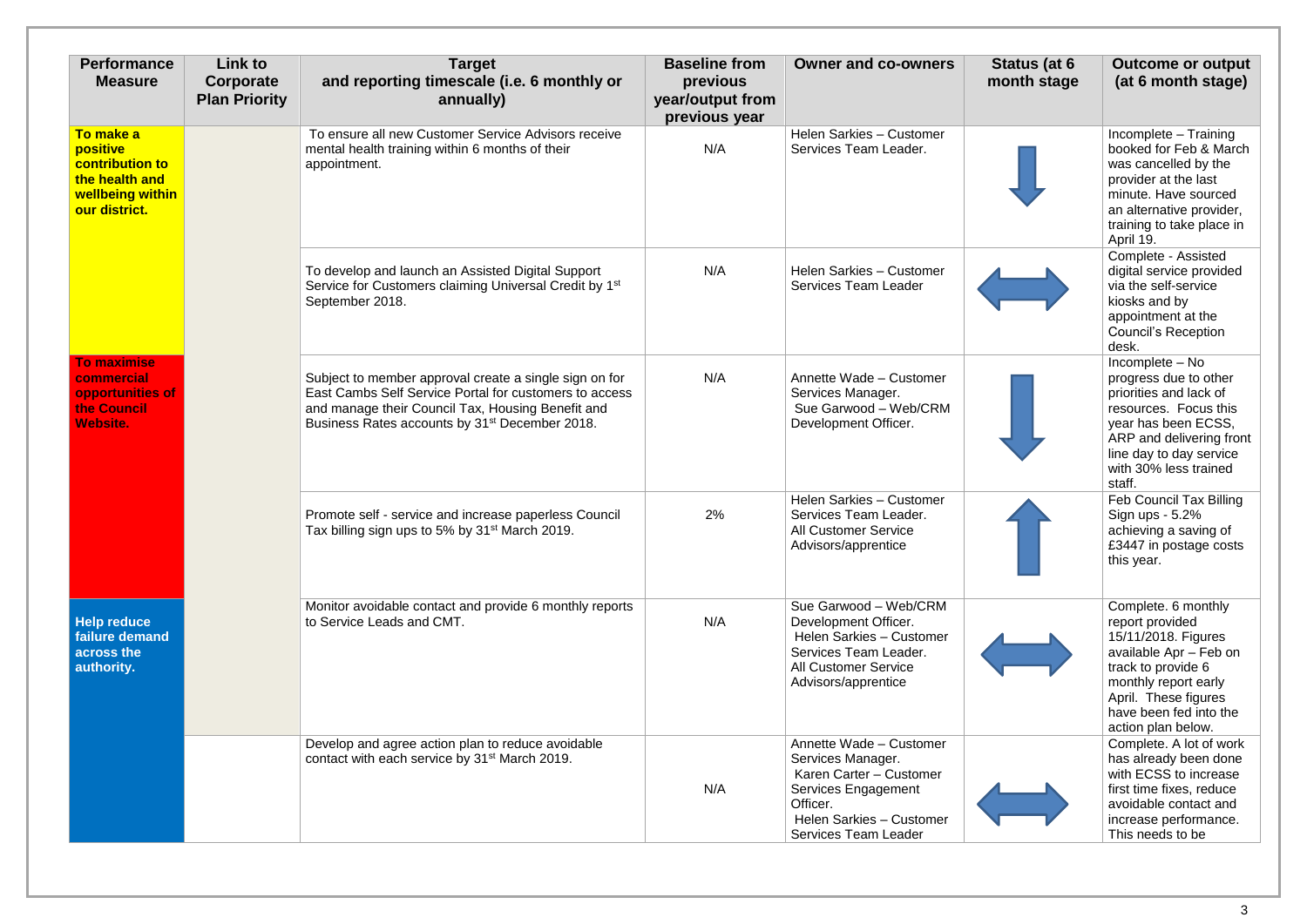| <b>Performance</b><br><b>Measure</b>                                                              | <b>Link to</b><br>Corporate<br><b>Plan Priority</b> | <b>Target</b><br>and reporting timescale (i.e. 6 monthly or<br>annually)                                                                 | <b>Baseline from</b><br>previous<br>year/output from<br>previous year | <b>Owner and co-owners</b>                                                                                                                                            | Status (at 6<br>month stage | <b>Outcome or output</b><br>(at 6 month stage)                                                                                                                                                                                                                                                                                  |
|---------------------------------------------------------------------------------------------------|-----------------------------------------------------|------------------------------------------------------------------------------------------------------------------------------------------|-----------------------------------------------------------------------|-----------------------------------------------------------------------------------------------------------------------------------------------------------------------|-----------------------------|---------------------------------------------------------------------------------------------------------------------------------------------------------------------------------------------------------------------------------------------------------------------------------------------------------------------------------|
|                                                                                                   |                                                     |                                                                                                                                          |                                                                       |                                                                                                                                                                       |                             | replicated across all<br><b>Council Services.</b>                                                                                                                                                                                                                                                                               |
|                                                                                                   |                                                     | Review Service Standards by 30 <sup>th</sup> Sept 2018                                                                                   | N/A                                                                   | Annette Wade - Customer<br>Services Manager.<br>Karen Carter - Customer<br>Services Engagement<br>Officer.<br>Helen Sarkies - Customer<br><b>Services Team Leader</b> |                             | Complete Feb 2019<br>Include ECSS Waste &<br>Recycling.<br>A considerable amount<br>of work has also been<br>done with Anglia<br>Revenues Partnership to<br>review their service<br>standards and<br>performance.                                                                                                               |
| To develop the<br><b>Customer</b><br><b>Relationship</b><br><b>Management</b><br><b>System to</b> |                                                     | Add Service Standards and escalations to all CRM forms<br>by 31 <sup>st</sup> December 2018.                                             | N/A                                                                   | Sue Garwood - Web/CRM<br>Development Officer.<br>Karen Carter - Customer<br><b>Services Engagement</b><br>Officer.                                                    |                             | Complete.                                                                                                                                                                                                                                                                                                                       |
| respond to<br><b>Customer</b><br>enquiries<br>effectively                                         |                                                     | Review Customer email notifications to ensure they are<br>clear, informative, relevant and timely by 31 <sup>st</sup> March<br>2019.     | N/A                                                                   | Sue Garwood - Web/CRM<br>Development Officer.<br>Karen Carter - Customer<br>Services Engagement<br>Officer.                                                           |                             | Work has commenced<br>with ECSS services and<br>other high volume online<br>forms i.e. land charge<br>search requests,<br>licensing and job<br>applications, however<br>unlikely to be completed<br>by 31 <sup>st</sup> March 2019.                                                                                             |
| To work<br>proactively and<br>support the<br>customer<br>experience and<br>reduce silo<br>working |                                                     | To continue to support the transfer of the Waste contract<br>to the East Cambridgeshire Trading Company on 1 <sup>st</sup><br>April 2018 | N/A                                                                   | Annette Wade - Customer<br>Services Manager.<br>Karen Carter - Customer<br>Services Engagement<br>Officer.<br>Helen Sarkies - Customer<br>Services Team Leader.       |                             | Ongoing - The team<br>have worked tirelessly<br>with ECSS to refine and<br>stream line processes<br>and develop a<br>performance framework<br>within the CRM system<br>and provide reports.<br>New web pages have<br>also been developed<br>and published on the<br>Council's website in<br>partnership with Waste<br>Services. |
|                                                                                                   |                                                     | To respond to BCPL Copy requests within 5 working<br>days                                                                                | N/A                                                                   | Annette Wade - Customer<br>Services Manager.<br>Sue Garwood - Web/CRM<br>Development Officer.<br>Helen Sarkies - Customer<br><b>Services Team Leader</b>              |                             | Complete. Above target.<br>All 738 requests<br>received between Apr-<br>Feb 2018 responded to<br>within 5 working days.<br>444 - 60.2% completed<br>within less than 24 hours                                                                                                                                                   |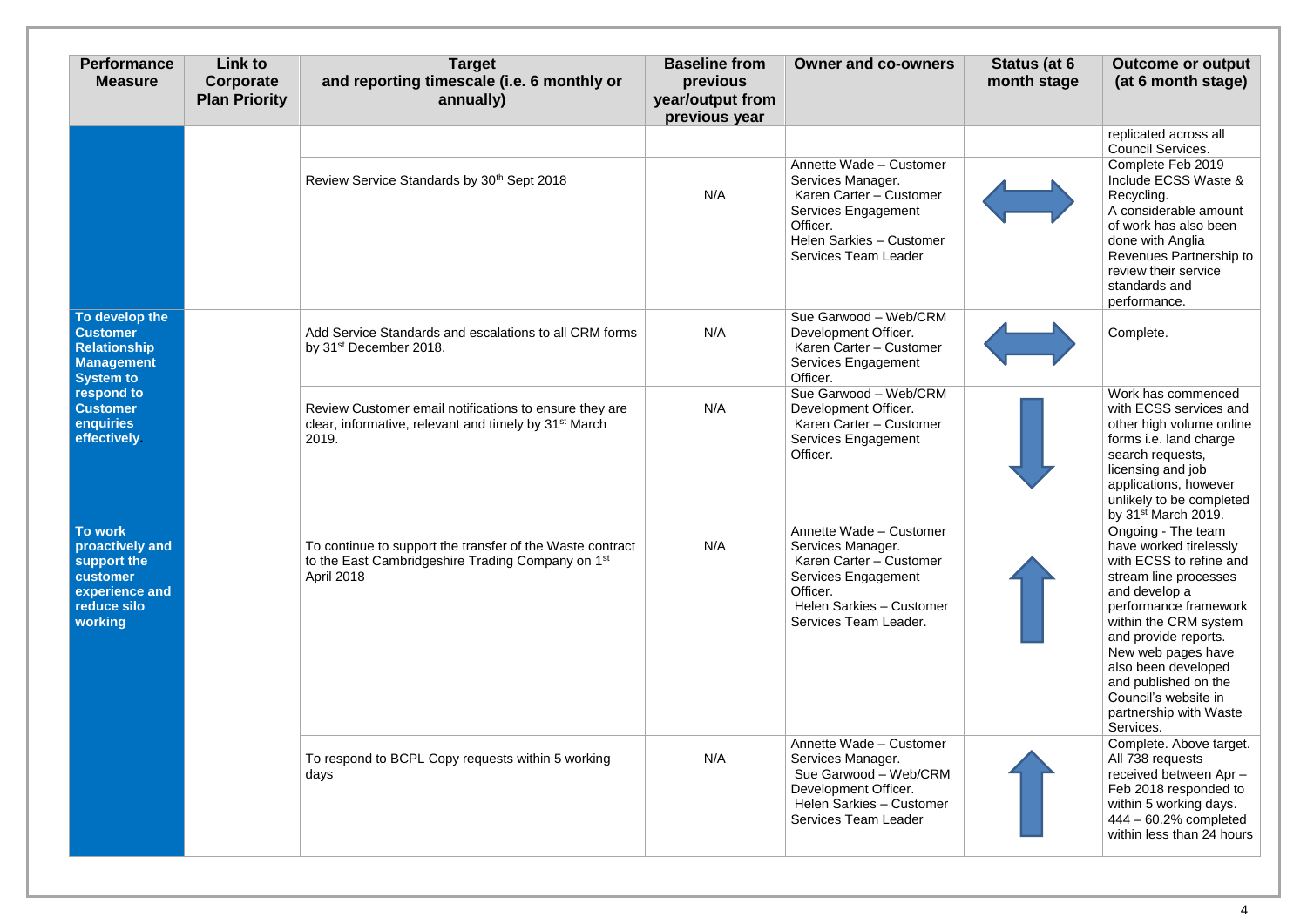| <b>Performance</b><br><b>Measure</b>                                                         | <b>Link to</b><br>Corporate<br><b>Plan Priority</b> | <b>Target</b><br>and reporting timescale (i.e. 6 monthly or<br>annually)                                                                                                                           | <b>Baseline from</b><br>previous<br>year/output from<br>previous year | <b>Owner and co-owners</b>                                                                              | Status (at 6<br>month stage | <b>Outcome or output</b><br>(at 6 month stage)                                                                                                                                                                                                                                                                                                             |
|----------------------------------------------------------------------------------------------|-----------------------------------------------------|----------------------------------------------------------------------------------------------------------------------------------------------------------------------------------------------------|-----------------------------------------------------------------------|---------------------------------------------------------------------------------------------------------|-----------------------------|------------------------------------------------------------------------------------------------------------------------------------------------------------------------------------------------------------------------------------------------------------------------------------------------------------------------------------------------------------|
|                                                                                              |                                                     |                                                                                                                                                                                                    |                                                                       |                                                                                                         |                             | $105 - 14.2$ % completed<br>in less than 2 days<br>$62 - 8.4\%$ completed in<br>less than 3 days.<br>$68 - 9.2\%$ completed in<br>less than 4 days<br>59 - 8% completed in<br>less than 5 days                                                                                                                                                             |
| To support the<br>continued<br>professional<br>development of<br>customer<br><b>services</b> |                                                     | Ensure all customer service advisors and the CRM/Web<br>team receive adequate training on relevant ICT systems,<br>policy and procedure, contact handling and dealing with<br>difficult customers. | On - going                                                            | Annette Wade - Customer<br>Services Manager.<br>Helen Sarkies - Customer<br><b>Services Team Leader</b> |                             | Ongoing - Universal<br><b>Credit Training for all</b><br>staff & Connect & Serve<br>training provided to new<br>staff to enable staff to<br>digitally assist Universal<br>Credit, Housing Benefit,<br>Council tax and<br><b>Business Rates</b><br>enquiries. Changes to<br>existing processes<br>discussed and gone<br>through at monthly team<br>meetings |
|                                                                                              |                                                     | A minimum of 4 Team meetings completed annually.                                                                                                                                                   | N/A                                                                   | Annette Wade - Customer<br>Services Manager.<br>Helen Sarkies - Customer<br><b>Services Team Leader</b> |                             | Completed. Team<br>Meetings held monthly<br>out of hours - well<br>attended.                                                                                                                                                                                                                                                                               |
|                                                                                              |                                                     | Staff one to ones completed at least 4 times per year.                                                                                                                                             | N/A                                                                   | Annette Wade - Customer<br>Services Manager.<br>Helen Sarkies - Customer<br>Services Team Leader.       |                             | Due to lack of resource<br>the Customer Service<br>Advisors have only had<br>2 one to one this year.<br><b>Customer Service Team</b><br>Leader and members of<br>the web team meet with<br>the Customer Services<br>Manager fortnightly.                                                                                                                   |
|                                                                                              |                                                     | Appraisals completed annually and within time frame set<br>by HR.                                                                                                                                  | N/A                                                                   | Annette Wade - Customer<br>Services Manager.<br>Helen Sarkies - Customer<br>Services Team Leader.       |                             | Ongoing – on target to<br>complete on time                                                                                                                                                                                                                                                                                                                 |
|                                                                                              |                                                     | Service Awareness briefings for Member Champion                                                                                                                                                    | On-going                                                              | Annette Wade - Customer<br>Services Manager.                                                            |                             | Member service delivery<br>champion updated as<br>required. Monthly<br>telephone call in the<br>diary.                                                                                                                                                                                                                                                     |
| <b>Ensure that the</b><br><b>Council's</b><br>corporate risks<br>are managed                 |                                                     | To regularly review corporate risks including                                                                                                                                                      |                                                                       | Annette Wade - Customer<br>Services Manager & ICT.<br>Third party suppliers                             |                             | Disaster recovery -<br><b>Customer Services have</b><br>been involved with the                                                                                                                                                                                                                                                                             |